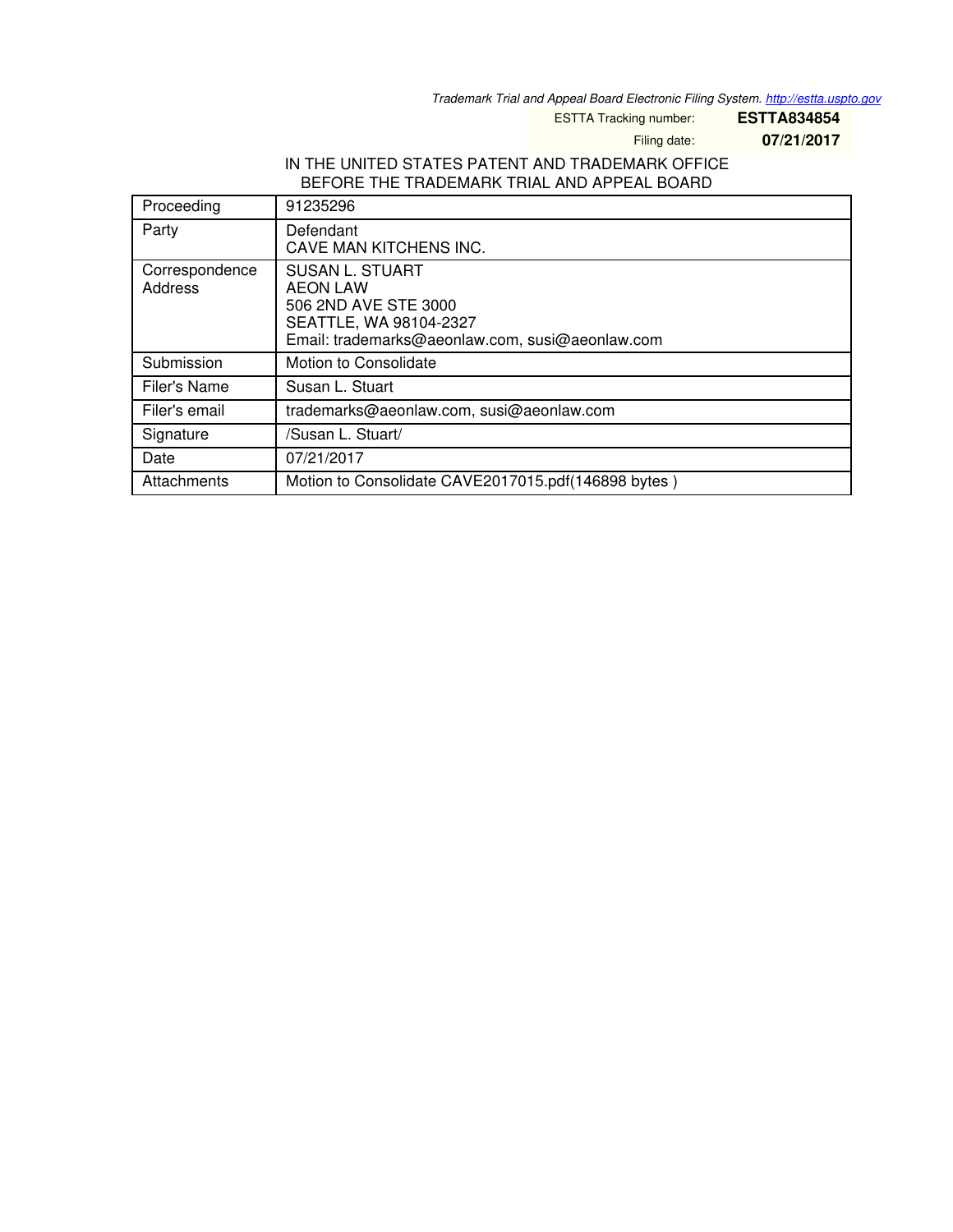## **IN THE UNITED STATES PATENT AND TRADEMARK OFFICE BEFORE THE TRADEMARK TRIAL AND APPEAL BOARD**

| CAVEMAN FOODS, LLC,     |                         |                        |  |
|-------------------------|-------------------------|------------------------|--|
|                         | Opposition No. 91235296 |                        |  |
| Opposer,                |                         |                        |  |
|                         |                         |                        |  |
| V.                      | Mark:                   | <b>CAVEMAN KITCHEN</b> |  |
|                         | Serial No.              | 86/955705              |  |
| CAVE MAN KITCHENS INC., | <b>Filing Date:</b>     | Mar. 28, 2016          |  |
|                         | Published:              | Apr. 11, 2017          |  |
| Applicant.              |                         |                        |  |
|                         | Mark:                   | <b>CAVEMAN</b>         |  |
|                         | Serial No.              | 86/966805              |  |
|                         | Filing Date:            | Apr. 06, 2016          |  |
|                         | Published:              | Feb. 28, 2017          |  |
|                         |                         |                        |  |

## **MOTION TO CONSOLIDATE TRADEMARK PROCEEDING NUMBERS 91234111, 92066099, AND 91235296**

Cave Man Kitchens Inc. (the "Applicant") by its undersigned attorney, submits the following Motion to Consolidate Proceeding Numbers 91234111, 92066099, and 91235296.

Pursuant to TBMP §511 and Fed. R. Civ. P. 42(a), Applicant moves to consolidate the present Proceeding No. 91235296 with Proceeding Numbers 92066099 and 91234111. The grounds for the motion are as follows:

1. The two parties involved in the present proceeding are also involved in other Trademark Trial and Appeal Board (TTAB) proceedings, namely Proceeding Numbers 91234111 and 92066099, involving the exact same parties and the same and/or related trademarks.

2. It is highly likely that common issues will arise in both proceedings, since Opposer's marks share literal elements with Applicant's marks and Applicant has pled or is likely to plead the same facts in support of each proceeding.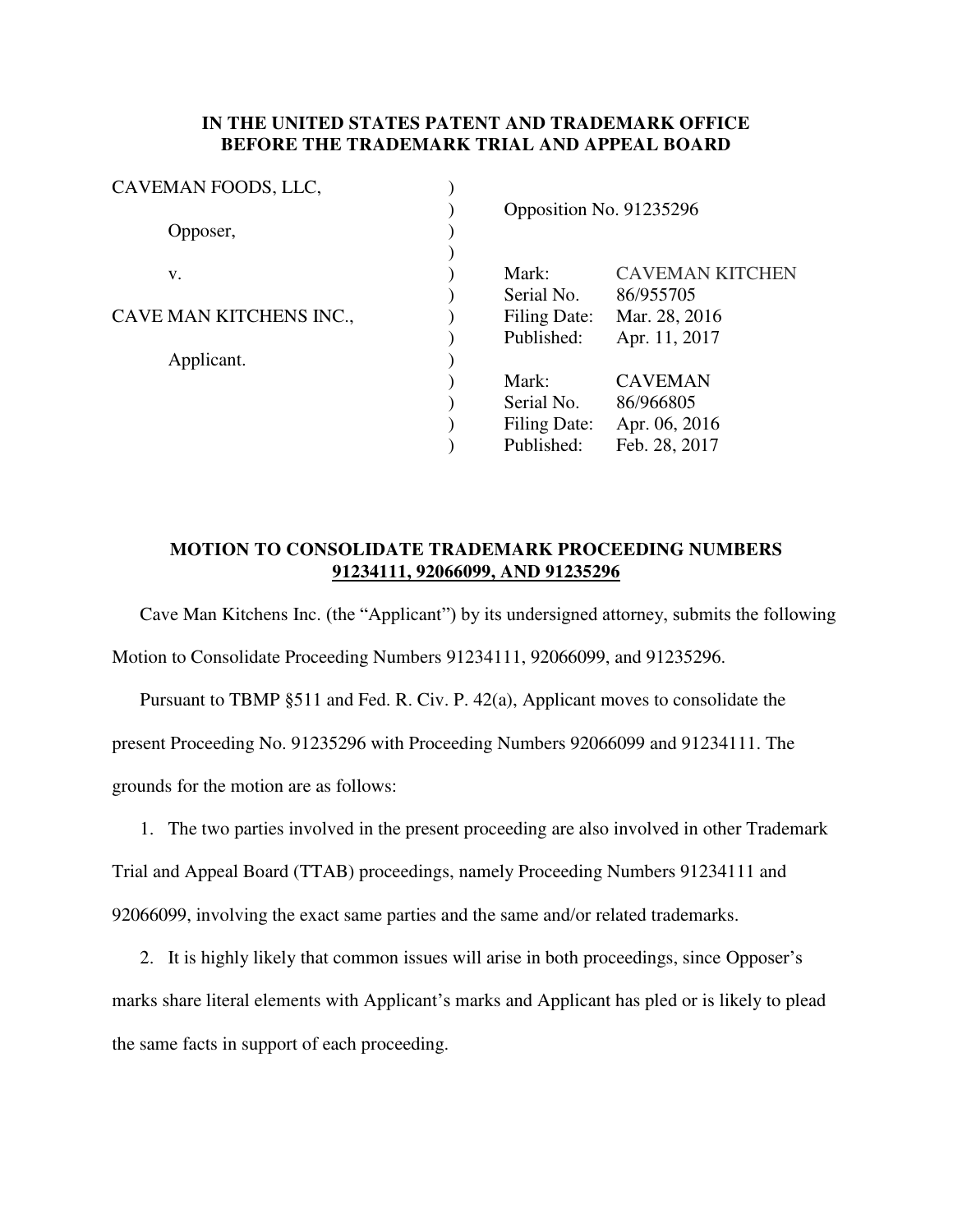3. Discovery for both proceedings is likely to include similar (if not identical) requests regarding Opposer's use of its marks.

4. TBMP §511 and Fed. R. Civ. P. 42(a) provide for consolidation of TTAB proceedings that involve the same parties and the same and/or related trademarks.

5. For the above reasons, and pursuant to TBMP §511 and Fed. R. Civ. P. 42(a), in order to promote administrative efficiency and save time and expense for the parties, Respondent moves and requests that the TTAB consolidate Proceeding Numbers 91234111, 92066099, and 91235296.

WHEREFORE, Respondent respectfully requests that Proceeding Numbers 91234111, 92066099, and 91235296 be consolidated pursuant to TBMP §511.

> Respectfully submitted, Cave Man Kitchens Inc.

Dated: July 21, 2017 By:

 Susan L. Stuart Adam L.K. Philipp Kyle H. Flindt

 AEON Law, PLLC 506 2nd Avenue, Suite 3000 Seattle, WA 98104 Tel: 206-217-2200 Fax: 206-217-2201 susi@aeonlaw.com; [adam@aeonlaw.com;](mailto:adam@aeonlaw.com) kyle@aeonlaw.com

Attorneys for Applicant